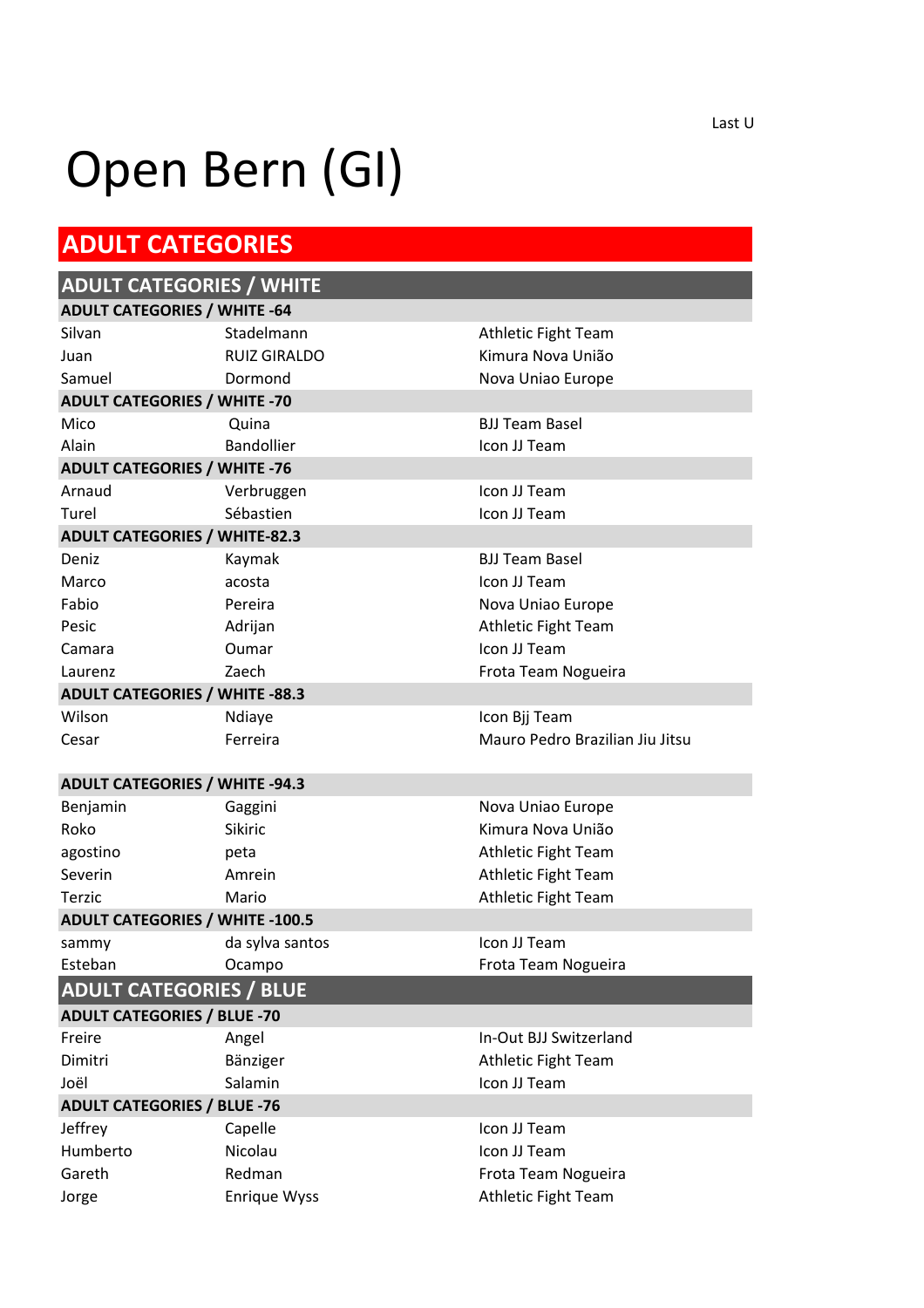| <b>ADULT CATEGORIES / BLUE -88.3</b>    |                                              |       |                                 |  |
|-----------------------------------------|----------------------------------------------|-------|---------------------------------|--|
| jean-Aurélien                           | schwarz                                      |       | Nova Uniao Europe               |  |
| Petronio                                | Giuseppe                                     |       | Nova Uniao Europe               |  |
| Ricardo                                 | Magalhaes                                    |       | Icon JJ Team                    |  |
|                                         | <b>ADULT CATEGORIES / Purple:</b>            |       |                                 |  |
| <b>ADULT CATEGORIES / Purple: -82.3</b> |                                              |       |                                 |  |
| Juliano                                 | Garcia                                       |       | Nova Uniao Europe               |  |
| Daniel                                  | Martin                                       |       | Icon JJ Team                    |  |
| David                                   | Rivera                                       |       | Kimura Nova União               |  |
| Emil                                    | Kadakevliev                                  |       | Frota Team Nogueira             |  |
| yazid                                   | kerfah                                       |       | Kimura Nova União               |  |
| <b>ADULT CATEGORIES / Purple: -94.3</b> |                                              |       |                                 |  |
| Matheus                                 | Santos silveira                              |       | Nova Uniao Europe               |  |
|                                         | <b>ADULT CATEGORIES / Brown/Black:</b>       |       |                                 |  |
|                                         | <b>ADULT CATEGORIES / Brown/Black: -82.3</b> |       |                                 |  |
| Timon                                   | Schürmann                                    |       | <b>Athletic Fight Team</b>      |  |
| <b>BRUN</b>                             | <b>JORDAN</b>                                |       | Icon JJ Team                    |  |
| <b>MASTER CATEGORIES</b>                |                                              |       |                                 |  |
|                                         |                                              |       |                                 |  |
| <b>MASTER CLASSES/ WHITE</b>            |                                              |       |                                 |  |
| <b>MASTER CLASSES/ WHITE -70</b>        |                                              |       |                                 |  |
| Esteban                                 | Ruiz                                         | White | Gracie Barra Switzerland        |  |
|                                         |                                              |       |                                 |  |
|                                         |                                              |       |                                 |  |
|                                         |                                              |       |                                 |  |
| <b>MASTER CLASSES/ WHITE -82.3</b>      |                                              |       |                                 |  |
| David                                   | <b>Beuret</b>                                |       | Icon JJ Team                    |  |
| Mirco                                   | Karjalainen                                  |       | Frota Team Nogueira             |  |
| Moreira                                 | <b>Steve</b>                                 |       | Icon JJ Team                    |  |
|                                         |                                              |       |                                 |  |
| <b>MASTER CLASSES/ WHITE +94.3</b>      |                                              |       |                                 |  |
| Roko                                    | Sikiric                                      |       | Kimura Nova União               |  |
| iveljic                                 | Albert                                       |       | Frota Team Nogueira             |  |
| <b>MASTER CLASSES/ BLUE</b>             |                                              |       |                                 |  |
| <b>MASTER CLASSES/ BLUE -82.3</b>       |                                              |       |                                 |  |
| Monte                                   | Mangual                                      |       | Frota Team Nogueira             |  |
| Jean-François                           | Petrulli                                     |       | <b>Gracie Barra Switzerland</b> |  |
| Franz                                   | Sébastien                                    |       | Icon JJ Team                    |  |
| Thomas                                  | Rutschi                                      |       | Frota Team Nogueira             |  |
| <b>MASTER CLASSES/ PURPLE</b>           |                                              |       |                                 |  |
| <b>MASTER CLASSES/ PURPLE -70</b>       |                                              |       |                                 |  |
| Fabio                                   | Bieri                                        |       | Athletic Fight Team             |  |
| Ciriaco                                 | Schiavone                                    |       | Frota Team Nogueira             |  |
|                                         |                                              |       |                                 |  |
|                                         |                                              |       |                                 |  |
| <b>MASTER CLASSES/ PURPLE -76</b>       |                                              |       |                                 |  |
| Juliano                                 | Garcia                                       |       | Nova Uniao Europe               |  |
| Martin                                  | Viegas                                       |       | Athletic Fight Team             |  |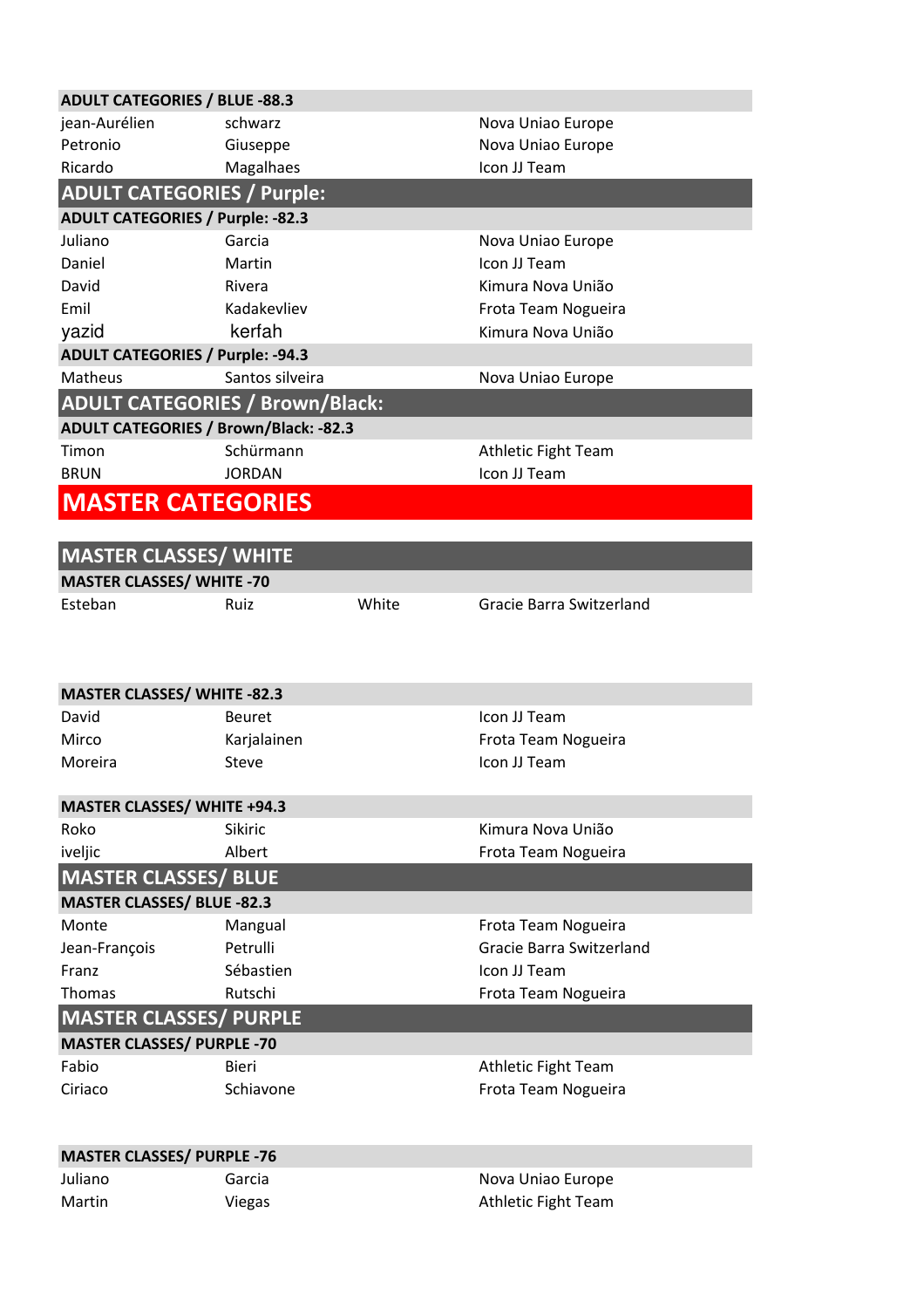## **WOMAN**

| <b>WOMEM/WHITE</b>       |                 |                                 |  |
|--------------------------|-----------------|---------------------------------|--|
| <b>Womam White -58.5</b> |                 |                                 |  |
| Yvonne                   | Wigger          | <b>Athletic Fight Team</b>      |  |
| Angela                   | Mero            | Kimura Nova União               |  |
| <b>Womam White -64</b>   |                 |                                 |  |
| <b>Iris</b>              | Karjalainen     | Frota Team Nogueira             |  |
| Thamiris                 | Machado drumont | Nova Uniao Europe               |  |
| Annika                   | Infanger        | <b>Nova Uniao Europe</b>        |  |
| <b>Womam White +64</b>   |                 |                                 |  |
| Nadin                    | Lotti           | Mauro Pedro Brazilian Jiu Jitsu |  |
| Jasmin                   | Müller          | Icon JJ Team                    |  |
| <b>JUNIORS</b>           |                 |                                 |  |

| <b>JUNIORS/WHITE</b>     |             |                     |  |
|--------------------------|-------------|---------------------|--|
| <b>Juniors White -64</b> |             |                     |  |
| Yoann                    | Candolfi    | Icon JJ Team        |  |
| Andres                   | Payer       | Frota Team Nogueira |  |
| Zion                     | Zumbach     | Nova Uniao Kimura   |  |
| <b>Juniors White -74</b> |             |                     |  |
| <b>Bruno</b>             | Jesus Silva | Icon JJ Team        |  |
| Juniors White +74        |             |                     |  |
| Ali                      | Dönmez      | Frota Team Nogueira |  |
| <b>JUNIORS/ BLUE</b>     |             |                     |  |
| <b>Juniors Blue -64</b>  |             |                     |  |
| <b>Juniors Blue -74</b>  |             |                     |  |
| Alex                     | Rey         | Icon JJ Team        |  |
| Juniors Blue +74         |             |                     |  |

## **JUVENILE / KIDS**

| <b>JUVENILE 6/7 YEARS</b><br>JUVENILE 6/7 YEARS -27.000 |             |              |
|---------------------------------------------------------|-------------|--------------|
|                                                         |             |              |
| Leonard                                                 | Hatt        | Frota Team   |
| Selena                                                  | Del Soldato | Frota Team   |
| enzo                                                    | Da silva    | Icon JJ Tear |
| Willian                                                 | Petroff     | Kimura Nov   |
| JUVENILE 6/7 YEARS -33.200                              |             |              |

## **JUVENILE 6/7 YEARS +33.200**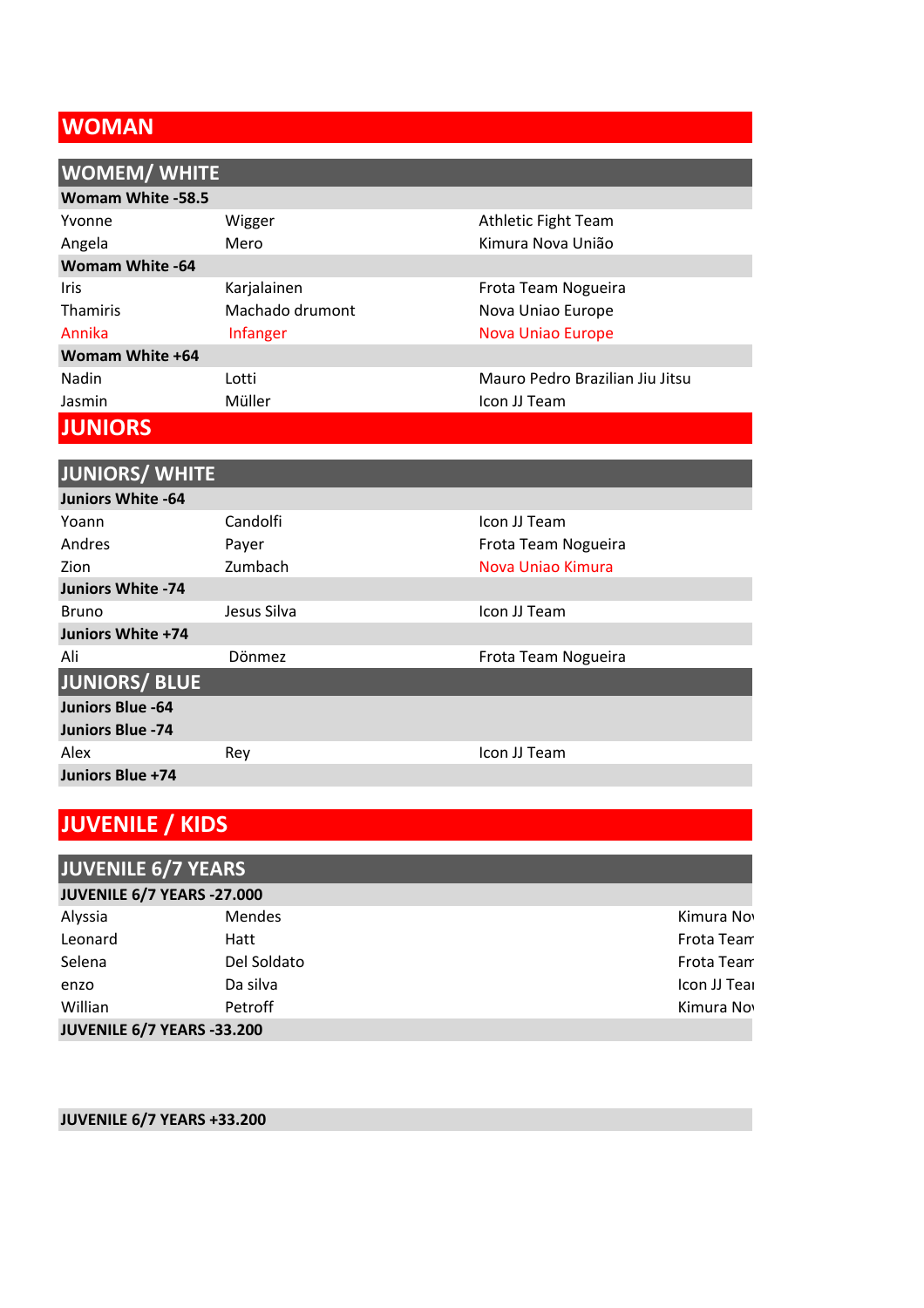## **JUVENILE 8/9/10 YEARS:**

|          | <b>JUVENILE 8/9/10 YEARS: -33.200</b> |            |
|----------|---------------------------------------|------------|
| Bryan    | Dolt                                  | Kimura Nov |
| Matheus  | Frota                                 | Frota Team |
| Stefan   | Djuric                                | Frota Team |
| Campbell | Dempster                              | Frota Team |
| Leandro  | Martirano                             | Frota Team |
| Romeo    | Martirano                             | Frota Team |
| Juraj    | Spring                                | Frota Team |
| Matheo   | Del Soldato                           | Frota Team |
| Mani     | Boudchichi                            | Frota Team |
| Kian     | van der Schaar                        | Frota Team |
|          |                                       |            |

#### **JUVENILE 8/9/10 YEARS: -39.200**

| Nikola | Djuric          | Frota Team |
|--------|-----------------|------------|
| Bruno  | Ribeiro Parente | Kimura No  |

#### **JUVENILE 8/9/10 YEARS: +39.200**

## **JUVENILE 11/12 YEARS:**

**JUVENILE 11/12 YEARS: -40.300** Marina **Fernandes Pinto** Kimura Nova União

**JUVENILE 11/12 YEARS: -48.300** Julien **Fota** Fota Kimura Nova União Angela **Fernandes** Fernandes Kimura Nova União **JUVENILE 11/12 YEARS: +48.300**

| JUVENILE 13/14 and 15:               |               |
|--------------------------------------|---------------|
| <b>JUVENILE 13/14 and 15:-52.500</b> |               |
| Loïc.                                | <b>Mendes</b> |

Kimura Nova União

#### **JUVENILE 13/14 and 15:-60.500**

Annika Infanger Nova Uniao Europe Vinicius De Castro Nova Uniao Europe Jeane Bezera Kimura Nova União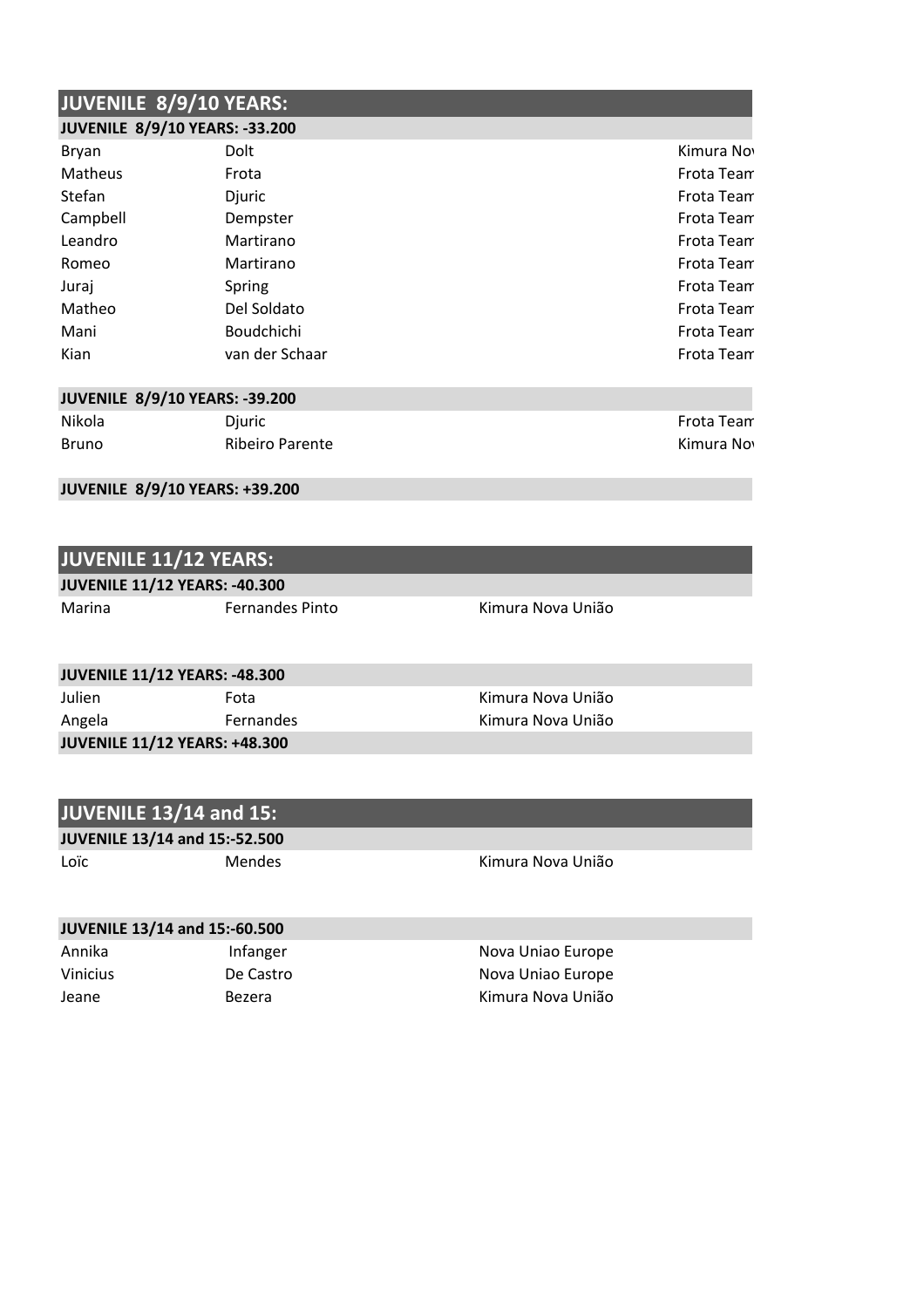Ipdate: 06/09/2016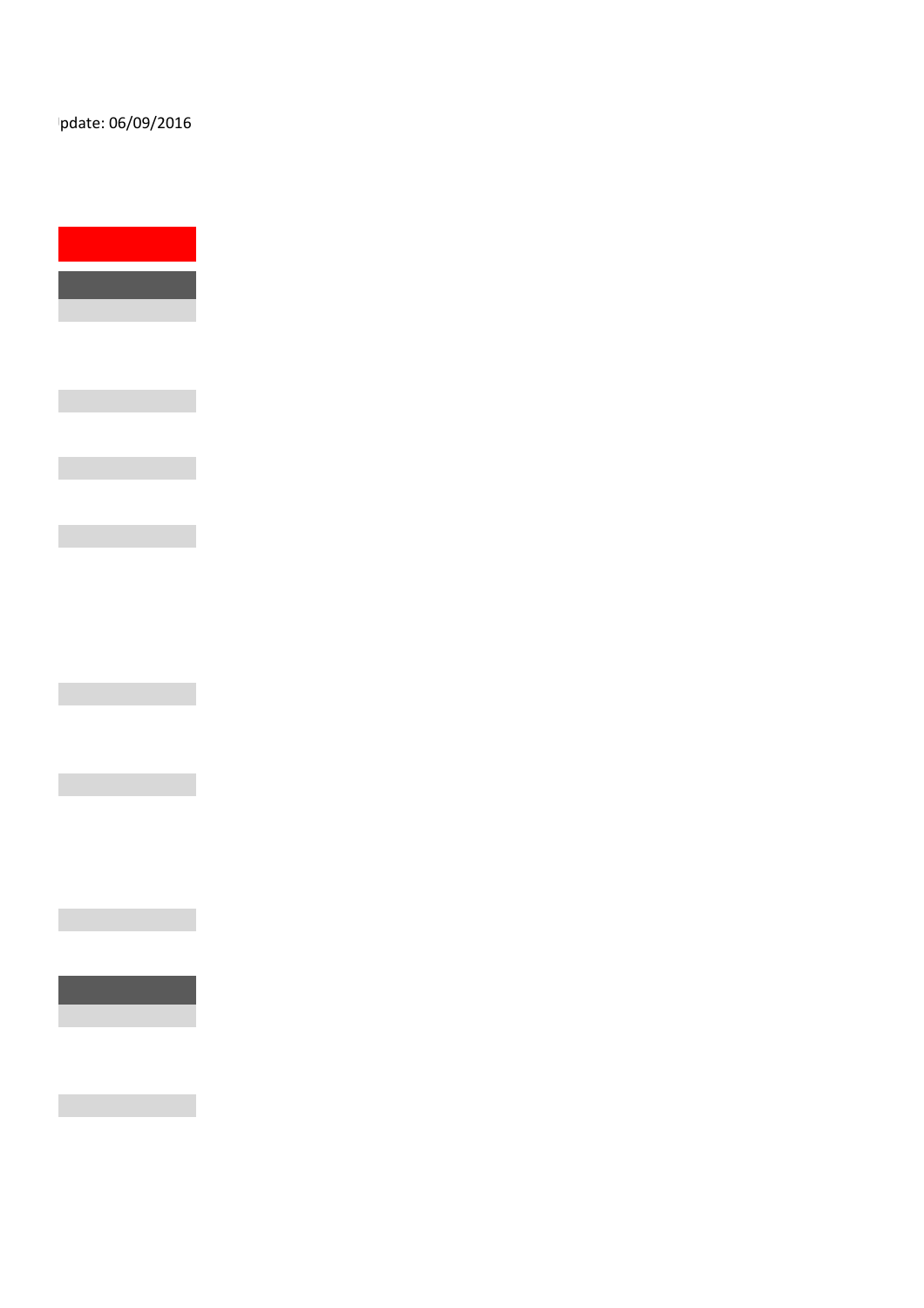

 $\mathcal{L}^{\text{max}}_{\text{max}}$  , where  $\mathcal{L}^{\text{max}}_{\text{max}}$ -

**Contract Contract** 

▀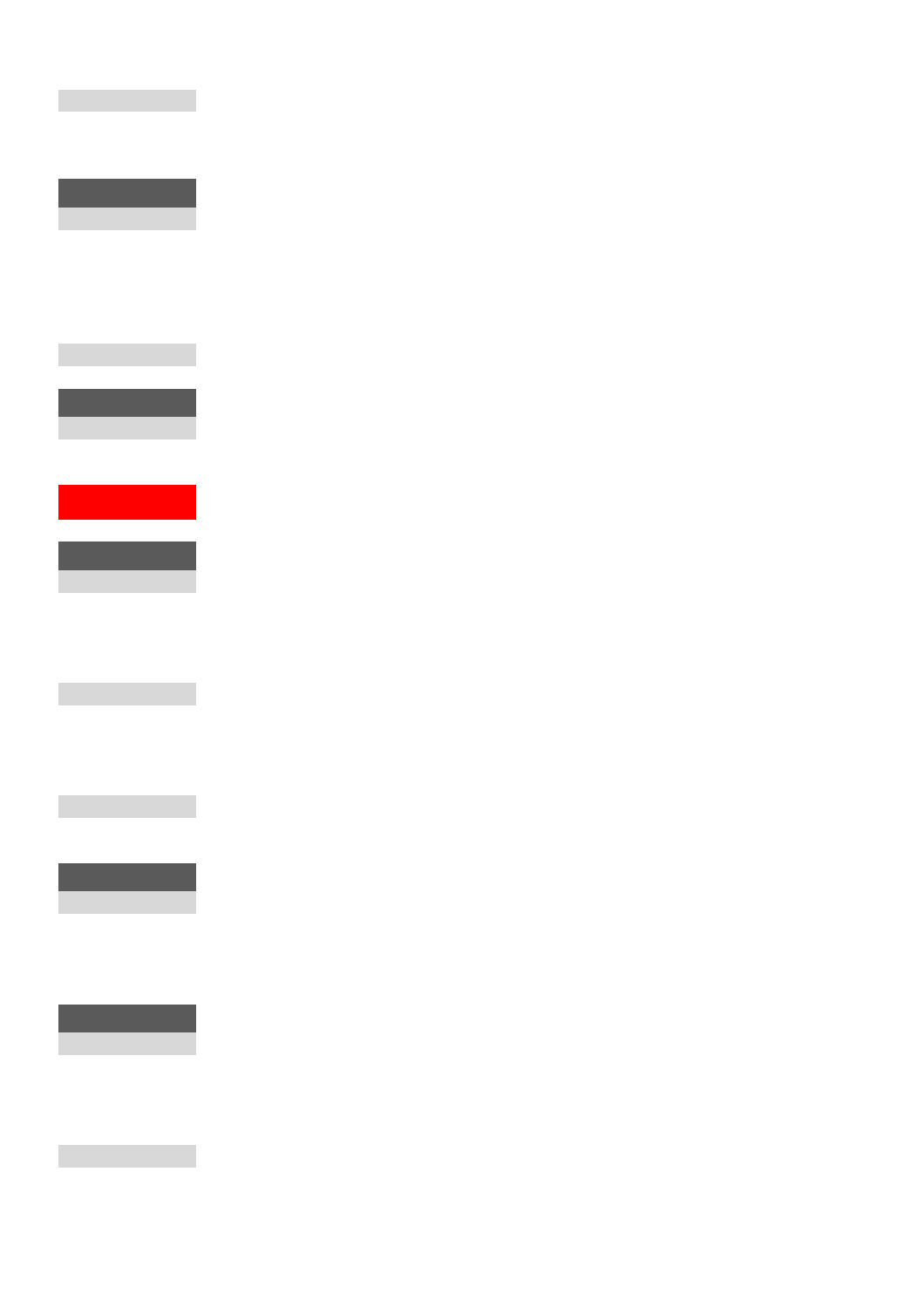

va União